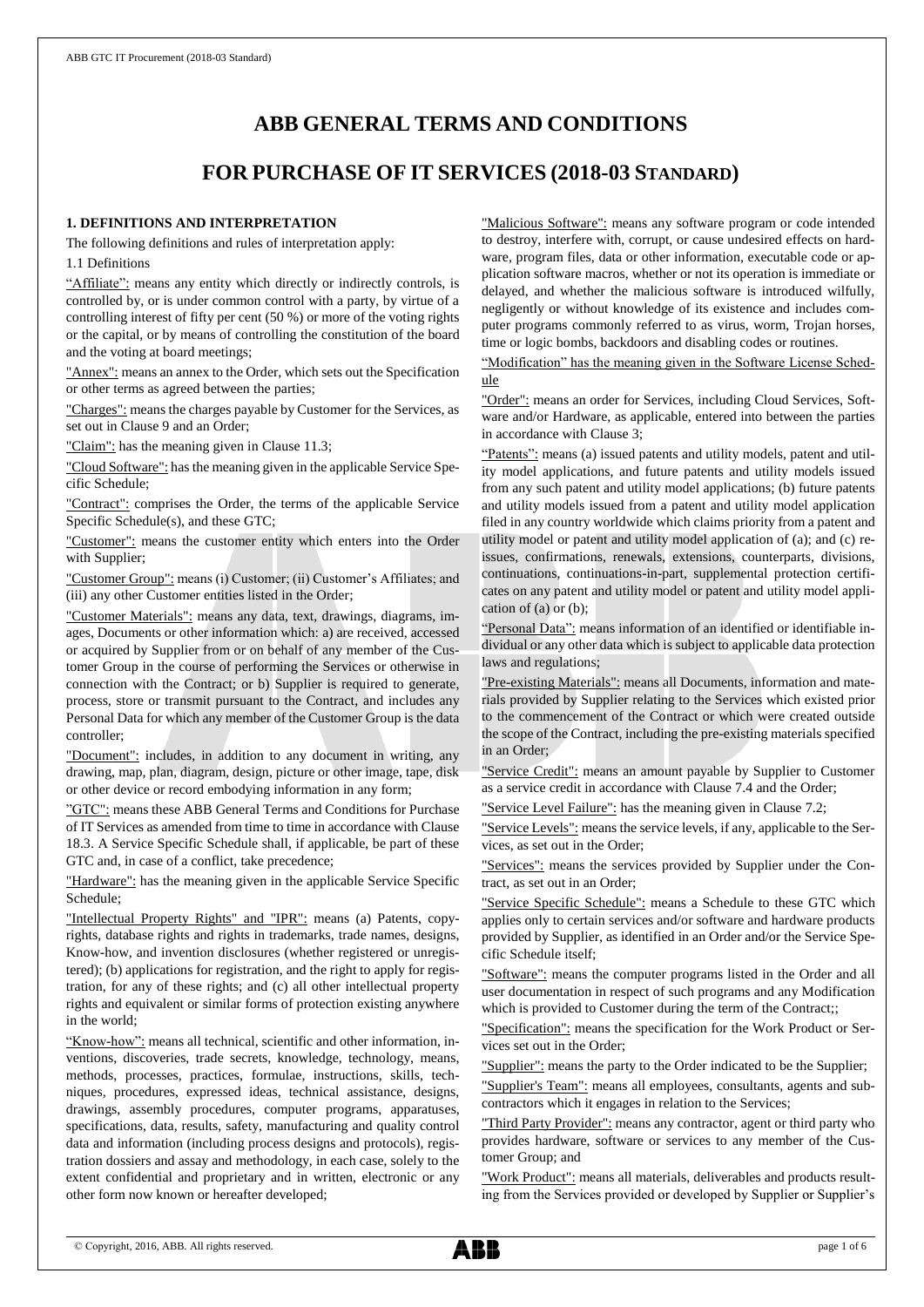Team under the Contract, or otherwise provided by Supplier or Supplier's Team under the Contract, in any form or media (including computer programs, data, diagrams, Documents, reports, specifications (including any drafts);

"VAT": means Value Added Tax.

1.2 Interpretation

1.2.1 A reference to a statute or statutory provision is a reference to it as amended or re-enacted. A reference to a statute or statutory provision includes any subordinate legislation made under that statute or statutory provision, as amended or re-enacted.

1.2.2 Any phrase introduced by the terms including, include, in particular or any similar expression, shall be construed as illustrative and shall not limit the sense of the words preceding those terms.

1.2.3 In the event of a conflict between these GTC and any other document incorporated into the Contract, these GTC shall take precedence except that those terms of the Order that specifically and explicitly amend specific Clauses of these GTC, shall take precedence over these GTC.

# **2. TERM**

2.1 Supplier shall provide the Services from the date specified in the relevant Order.

2.2 The Contract shall continue for a period as specified in the relevant Order, unless it is terminated in accordance with Clause 16.

# **3. ORDER PROCESS**

3.1 The Order shall reference and incorporate these GTC and be deemed to be accepted on the earlier of:

3.1.1 Supplier and Customer having issued written acceptance of the Order (including any electronic signature or acceptance of the Order); or

3.1.2 any act by Supplier consistent with fulfilling the Order issued by Customer,

at which point and on which date the Contract shall come into existence.

3.2 These GTC apply to the Contract to the exclusion of any other terms that Supplier seeks to impose or incorporate (including any terms or conditions set out in the Annex), or which are implied by trade, custom, practice or course of dealing.

# **4. SUPPLIER RESPONSIBILITIES (GENERAL)**

4.1 Supplier shall provide the Services, and deliver the Work Product to Customer, in accordance with these GTC, the applicable Service Specific Schedule and the applicable Order, and shall allocate sufficient resources to the Services to enable it to comply with this obligation.

4.2 Supplier shall provide the Services, and deliver the Work Product, in a timely manner and meet any performance dates specified in an Order.

4.3 Supplier shall:

4.3.1 co-operate with the Customer Group in all matters relating to the Services; and

4.3.2 ensure that Supplier's Team use reasonable skill and care in the performance of the Services.

## 4.4 Supplier shall:

4.4.1 comply with, and ensure that Supplier's Team comply with, all health and safety rules and regulations and any other reasonable security requirements that apply at any of the Customer Group's premises and systems that have been communicated to it. In case Supplier's Team fails to accept or comply with such rules, regulations or requirements, Customer reserves the right to refuse Supplier's Team access to the Customer Group's premises, which shall only be given to the extent necessary for the performance of the Services;

4.4.2 notify Customer as soon as it becomes aware of any health and safety hazards or issues which arise in relation to the Services or any other issues or circumstances which may reasonably be expected to jeopardise the timely provision of the Services and/or Work Product; and

4.4.3 before the date on which the Services are to start, obtain, and at all times maintain during the term of the Contract, all necessary licences and consents and comply with all relevant legislation in relation to the Services, the Work Product and the performance of its obligations under the Contract.

4.5 Supplier shall comply with any security procedure, policy or standard provided to Supplier by Customer or any of its Affiliates from time to time, and in particular with the ABB Cyber Security Requirements for Suppliers as made available under **www.abb.com/Supplying/Cybersecurity**, or as otherwise set out in the Contract.

4.6 Supplier shall comply with any additional responsibilities and/or obligations as set out in the applicable Service Specific Schedule and the Order.

# **5. ACCEPTANCE OF WORK PRODUCT**

5.1 Except where the Order sets out an acceptance procedure in respect of particular deliverables (including Software) and Services and subject to Clause 6, Customer shall within a period of fourteen (14) days following delivery of a Work Product by Supplier, inspect the delivery for completeness and visible damage and notify Supplier if the Work Product does not conform with the Specification.

5.2 Within seven (7) days of receipt of notice under Clause 5.1, Supplier (at Supplier's cost) shall repair or replace the relevant Work Product. Clause 5.1 shall apply to any repaired or replacement Work Product. Without prejudice to any other right or remedy Customer may have, if Supplier fails or is unable to repair or replace the relevant Work Product, Supplier shall, after expiration of an additional reasonable remediation period (as reasonably determined by Customer), refund all monies paid by Customer in respect of such Work Product and Customer shall have the right to terminate the Contract.

# **6. WARRANTIES (GENERAL)**

6.1 Supplier warrants to each member of the Customer Group that:

6.1.1 Supplier will perform the Services with reasonable care and skill and in accordance with best commercial practices and standards in the industry for similar services;

6.1.2 the Services and Work Products will conform with all descriptions and Specifications as set out in the Order; and

6.1.3 the Services and Work Products will be provided in accordance with all applicable legislation, and Supplier will inform Customer as soon as it becomes aware of any changes in that legislation where it effects Supplier's ability to perform the Services.

6.1.4 Supplier will not insert or include, or permit or cause any person or software to insert or include, any Malicious Software into the Software as a whole or any individual Modification;

6.2 Without prejudice to any other right or remedy Customer may have, in the event that Supplier commits any breach of a warranty set out in Clause 6.1 it shall within a reasonable time specified by Customer, on receiving notice from Customer, re-perform the deficient Service or correct any defect or deficiency in the Work Product (as applicable). If Supplier fails or is unable to do so, Customer shall be entitled to terminate the relevant Service and, where such Service has a material effect on the Contract as a whole, terminate the Contract for material breach and claim damages in accordance with Clause 15.

6.3 The provisions of this Clause 6 shall survive any performance, acceptance or payment pursuant to the Contract and shall extend to any substituted or remedial services provided by Supplier.

# **7. SERVICE LEVEL**

7.1 Supplier must perform the Services so as to meet or exceed the Service Levels, if any.

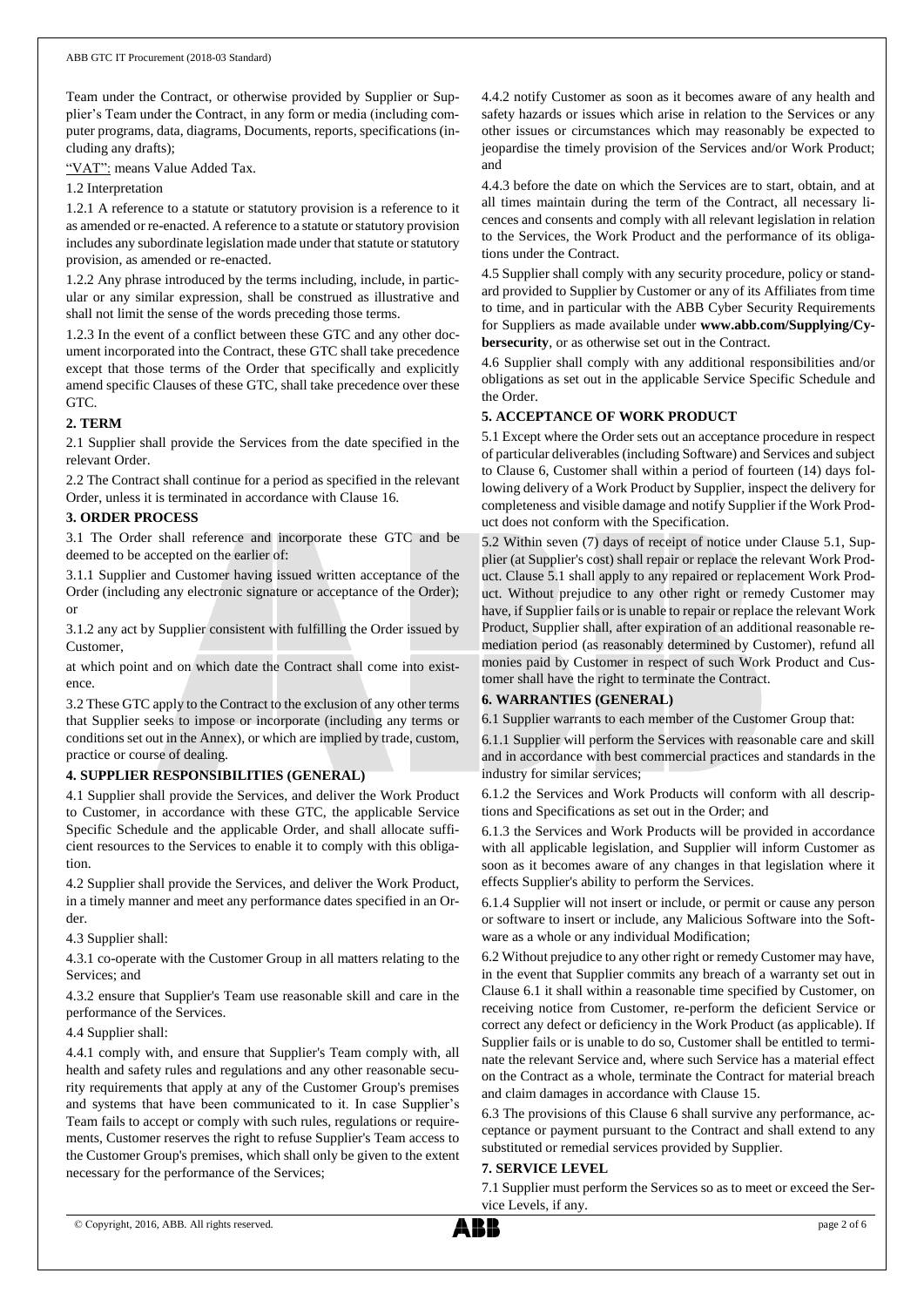7.2 If Supplier fails to provide any of the Services in accordance with the Service Levels ("Service Level Failure"), it must promptly notify Customer in writing.

7.3 As soon as practicable after notification under Clause 7.2 (and, in any event, within the period specified in the Order), Supplier must:

7.3.1 perform a root-cause analysis to identify the cause of the Service Level Failure;

7.3.2 allocate such resources as may be necessary to remedy the Service Level Failure and any consequences; and

7.3.3 provide Customer with a written report detailing the cause of, and procedure for correcting, the Service Level Failure and any consequences.

7.4 If, in any month, a Service Level Failure occurs and the Order provides for Service Credits to accrue in respect of such failure, Supplier must deduct those Service Credits from its next invoice (or, where no further invoices are due, Supplier must pay an amount equal to such Service Credits within thirty (30) days after receipt of a written demand for payment from Customer). The parties agree that the payment of Service Credits is without prejudice to any other remedy available to Customer whether under the Contract or otherwise. Three (3) consecutive Service Level Failures or three (3) Service Level Failures within a six (6) months period are deemed a material breach of contract.

# **8. CUSTOMER'S OBLIGATIONS**

8.1 Customer shall:

8.1.1 co-operate with Supplier in all matters relating to the Services;

8.1.2 provide access to Customer premises and data, and such office accommodation and other facilities as may reasonably be requested by Supplier and agreed with Customer in writing in advance, for the purpose of providing the Services;

8.1.3 provide the Customer Material, in order to carry out the Services, as set out in the Order or otherwise within a reasonable time period after Supplier's timely request;licenses and

8.1.4 inform Supplier of all health and safety rules and regulations and any other reasonable security requirements that apply at any of Customer premises; and

8.1.5 comply with any additional responsibilities as set out in the relevant Order.

8.2 If Supplier believes a failure by Customer to perform its obligations has an adverse effect on Supplier's ability to perform its obligations in accordance with the Contract, Supplier shall promptly notify Customer. Any such notice shall include at least a description of Customer's failure in reasonable detail and a description of the effects on the Services and/or the Work Product, in particular the extent of potential delay and estimated additional costs, if any. Supplier shall use all reasonable efforts to perform its obligations on time notwithstanding Customer's failure to perform and assist Customer to remedy its failure.

## **9. BILLING AND PAYMENT**

9.1 In consideration for the provision of the Services, Customer shall pay to Supplier the Charges in accordance with this Clause 9.

9.2 Supplier shall invoice Customer for the Charges in accordance with the relevant Order. Invoices shall comply with applicable laws, generally accepted accounting principles and the specific Customer requirements (as notified to Supplier from time to time), and contain the following minimum information: Supplier name, address and reference person including contact details; invoice date; invoice number; Order number and Supplier number; address of Customer; quantity; specification of the Services; charges (total amount invoiced); currency; tax or VAT amount; tax or VAT number; payment terms as agreed.

9.3 Invoices must be sent to the billing address specified in the Contract.

9.4 Customer will reimburse expenses only at cost and to the extent agreed in writing.

9.5 Services charged on the basis of hourly or daily rates require written confirmation of Supplier's time sheets by Customer. Supplier shall submit such time sheets to Customer for confirmation as may be instructed by Customer but latest together with any related invoice. Confirmation of time sheets cannot be construed as acknowledgement of any claims. 9.6 Unless otherwise agreed in a specific Order Customer shall make payment of undisputed invoices within ninety (90) days from receipt of the invoice.

9.7 If a party fails to make any undisputed payment due to the other party under the Contract by the due date for payment, then, without limiting the other party's remedies under Clause 16, if the undisputed payment remains outstanding thirty (30) days from the defaulting party's receipt of a written reminder by the other party (such reminder not to be sent before the due date for payment) the defaulting party shall pay interest on the overdue undisputed amount at the rate of four per cent (4 %) per annum.

9.8 In relation to payments disputed in good faith, interest under Clause 9.7 is payable only after the dispute is resolved, on sums found or agreed to be due.

# **10 IPR OWNERSHIP**

10.1 Subject to anything to the contrary in the applicable Service Specific Schedule(s) or as agreed in a particular Order, as between Customer and Supplier, all Intellectual Property Rights in the Pre-existing Materials shall be owned by Supplier. Supplier licenses all such rights to each member of the Customer Group free of charge and on a nonexclusive, worldwide, perpetual, irrevocable basis to such extent as is necessary to enable Customer and the Customer Group to use and modify the Work Product and the Services and to create derivative works thereof. Such license shall include the right to have any third party exercise such rights for the benefit of Customer and the Customer Group.

10.2 Supplier represent and warrants that, if it has used or uses open source software or the Software contains open source software, Supplier has used, modified, and/or further developed the open source software in full compliance with the underlying license terms and conditions and such open source software has no viral effect on Customer's and its Affiliate's Intellectual Property Rights.

10.3 Subject to anything to the contrary in the applicable Service Specific Schedule(s) or as agreed in a particular Order, Supplier assigns to Customer, with full title guarantee and free from all third party rights, the Intellectual Property Rights and all other rights in the products of the Services (including the Work Products).

10.4 At its own expense, Supplier shall, and shall use all reasonable endeavours to procure that any necessary third party shall, promptly execute and deliver such documents and perform such acts as may be required for the purpose of giving full effect to the Contract, including securing for Customer all right, title and interest in and to the Intellectual Property Rights and all other rights assigned to Customer in accordance with Clause 10.2.

10.5 Supplier shall obtain waivers of any moral rights in the products of the Services (including the Work Products) to which any individual is now or may be at any future time entitled.

10.6 The parties acknowledge and agree that at all times the Customer Materials shall be the property of the applicable member of the Customer Group. Nothing in the Contract shall transfer any right or title in the Customer Materials to Supplier. Customer grants to Supplier a license to use the Customer Materials free of charge and on a non-exclusive, worldwide, basis solely to such extent as is necessary to enable Supplier to provide the Services.

## **11 IPR WARRANTY AND INDEMNITY**

11.1 Supplier represents and warrants that:

11.1.1 the supply, or use by the Customer Group or any Third Party Provider, of any Work Product, Software (including for purposes of this Clause 11 any Cloud Software), Hardware or Documentation;

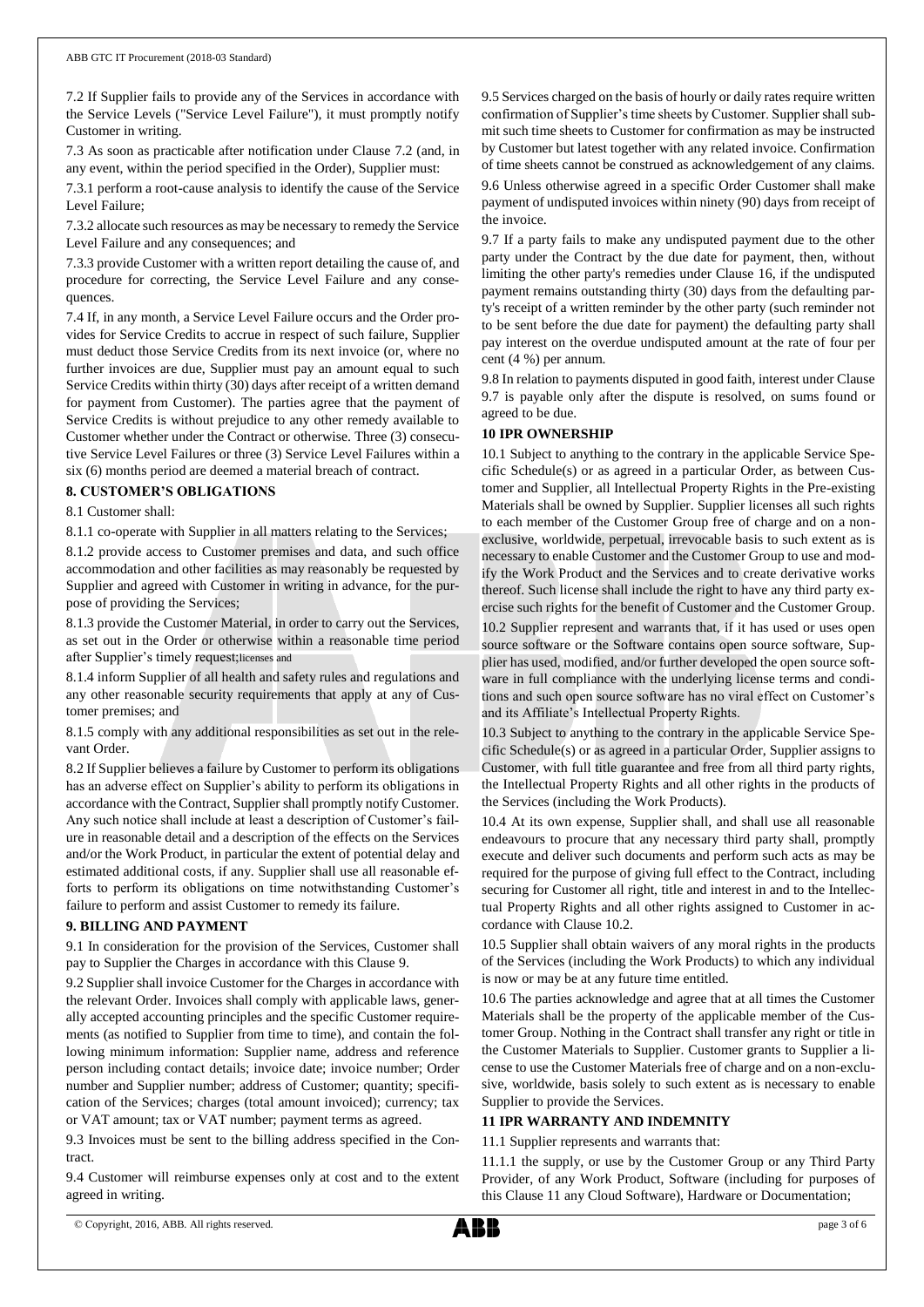11.1.2 the assignment or grant of any licence of any Intellectual Property Rights under the Contract; or

11.1.3 the provision, or the Customer Group or any Third Party Provider taking the benefit, of any of the Services,

will not infringe the Intellectual Property Rights of any person.

11.2 Supplier shall indemnify and hold each member of the Customer Group harmless from and against all costs, claims, demands, liabilities, expenses, damages or losses (including any direct or indirect consequential losses, loss of profit, and all interest, penalties and legal and other professional costs and expenses) arising out of or in connection with any alleged or actual infringement under any law, of any third party's Intellectual Property Rights or other rights arising out of the Work Product, the Software, the Hardware or the Services or use of the Work Product, the Software, the Hardware or the Services.

11.3 If any third party makes a claim, or notifies an intention to make a claim, against Customer which may reasonably be considered likely to give rise to a liability under the indemnity in Clause 11.2 (a "Claim"), Customer shall:

11.3.1 as soon as reasonably practicable, give written notice of the Claim to Supplier, specifying the nature of the Claim in reasonable detail;

11.3.2 not make any admission of liability, agreement or compromise in relation to the Claim without the prior written consent of Supplier (such consent not to be unreasonably conditioned, withheld or delayed); and

11.3.3 reasonably cooperate with Supplier and its professional advisers on reasonable prior notice and at Supplier's cost, so as to enable Supplier and its professional advisers to assess and defend the Claim.

11.4 Supplier shall not have any liability for any claim of infringement of Intellectual Property Rights if and to the extent the claim arises due to the incorporation of Customer Material into the Software or Work Product or due to Supplier following Customer specific instructions in developing the Work Product.

11.5 If a Claim is made, Supplier may, at no cost to Customer and without prejudice to Supplier's obligations under Clause 11.1:

11.5.1 procure for the Customer Group the right to continue to use the infringing Software, Hardware, Work Product or other material, or continue to take the benefit of any Services, that are affected by the Claim in accordance with the terms of the Contract; or

11.5.2 modify or replace the infringing Software, Hardware, Work Product or other material or re-perform the applicable Services so that it becomes non-infringing (provided that the modified or replaced Software, Hardware, Work Product or other material, or the re-performed Services, provide the same performance and functionality and do not adversely affect the use of the Services, Software, Hardware, Work Product or other material).

11.6 If Supplier is not able to rectify the infringing situation in accordance with Clause 11.5 within reasonable time, Customer shall be entitled to terminate the Contract for cause and with no liability to Supplier with immediate effect.

# **12 CONFIDENTIALITY and DATA SECURITY**

12.1 Each party agrees that it shall not at any time disclose to any person technical or commercial knowhow, specifications, inventions, processes or initiatives or any other information or data which are of a confidential nature and have been disclosed to such party (**"Recipient"**) by the other party (**"Discloser"**) or its agent and any other confidential information concerning Discloser's business or its products which Recipient may obtain, except as permitted by Clause 12.3. The parties agree that, where Customer is Discloser, all Customer Materials and all information concerning any member of the Customer Group's business or products shall be confidential information.

12.2 Confidential information does not include any particular information that Recipient can reasonably demonstrate:

12.2.1 was in the possession of, or was rightfully known by, Recipient without an obligation to maintain its confidentiality prior to receipt from Discloser;

12.2.2 was or has become generally available to the public other than as a result of disclosure by Recipient or its agents; or

12.2.3 was independently developed by the Recipient without use of or reference to any confidential information of the Discloser.

12.3 The Recipient may disclose the Discloser's confidential information:

12.3.1 to such of its employees, agents or sub-contractors as need to know the same for the purpose of exercising its rights or carrying out its obligations in connection with the Contract. Recipient shall ensure that such employees, agents or sub-contractors comply with this Clause 12; and

12.3.2 as may be required by law, a court of competent jurisdiction or any governmental or regulatory authority, provided that Recipient takes best efforts to limit such disclosure and to obtain confidential treatment or a protective order, notifies Discloser (where legally permissible to do so) reasonably in advance to enable it to participate in such effort.

12.4 Recipient shall not use Discloser's confidential information for any purpose other than to exercise its rights and perform its obligations under or in connection with the Contract.

12.5 Recipient agrees to apply reasonable safeguards against the unauthorized disclosure of Discloser's confidential information in accord-

ance with good industry practice, or in the same manner and to the same degree that it protects its own confidential and proprietary information – whichever standard is higher.

12.6 Upon Customer's reasonable request, Supplier shall procure that Supplier and/or individual's of Supplier's Team execute and provide to Customer any additional documents or agreements related to the handling of confidential information.

## 12.7 Supplier shall

12.7.1 take all necessary steps to ensure that Customer Material, data and information which comes into its possession or control in the course of providing the Services is protected and in particular Supplier shall not: (i) use Customer Material, data or information for any other purposes than to exercise its rights and perform its obligations under or in connection with the Contract; (ii) reproduce Customer Material, data or information in whole or in part in any form except as may be required by the Contract, or (iii) disclose Customer Material, data or information to any third party or persons not authorized by Customer to receive it, except with the prior written consent of Customer;

12.7.2 comply with, and ensure that Supplier's Team comply with, any security procedure, policy and/or standard provided to Supplier by any member of the Customer Group from time to time or as otherwise set out in the Order; and

12.7.3 notify Customer promptly of any security incidents or threats relating to the Services and/or Customer Material, data or information.

# **13 DATA PROTECTION**

13.1. If Customer discloses Personal Data to Supplier, Supplier shall comply with all applicable data protection laws and regulations.

13.2 Supplier shall apply appropriate physical, technical and organizational measures to ensure a level of security of Personal Data appropriate to the respective risk and the ability to ensure the ongoing confidentiality, integrity, availability and resilience of processing systems and services.

13.3 Supplier agrees that it will not withhold or delay its consent to any changes to this Clause 13 which in Customer's or its Affiliates reasonable opinion are required to be made in order to comply with applicable data protection laws and regulations and/or with guidelines and advice from any competent supervisory authority and agrees to implement any such changes at no additional cost to Customer.

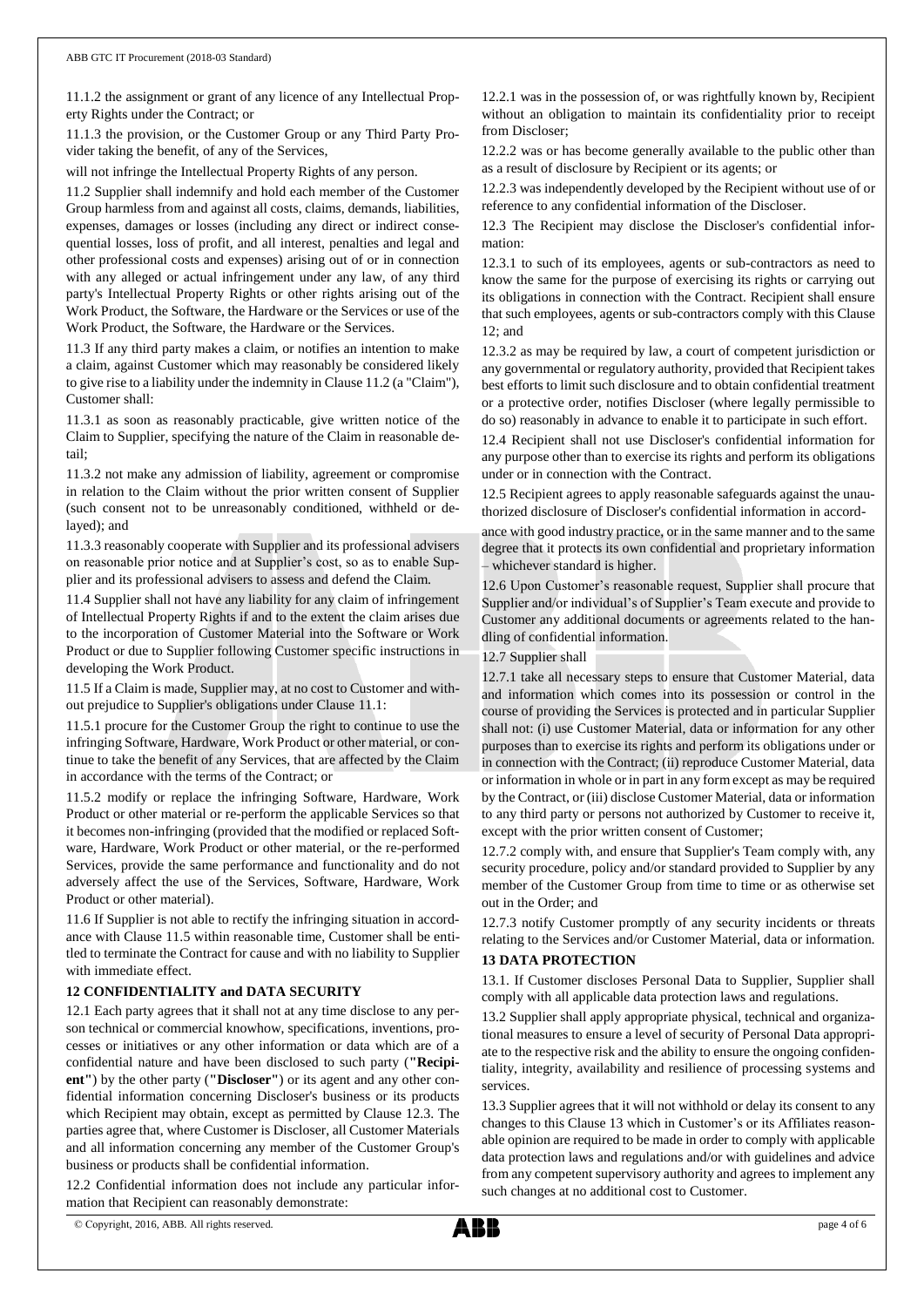13.4 Supplier acknowledges that the processing of Personal Data in accordance with this Contract may require the conclusion of additional data processing or data protection agreements with Customer or its Affiliates. To the extent such additional agreements are not initially concluded as part of the Contract, the Supplier its relevant Affiliates or subcontractors shall, upon Customer's request promptly enter into any such agreement(s) as designated by Customer and as required by mandatory law or a competent data protection or other competent authority.

#### **14 INSURANCE**

14.1 Supplier shall maintain in force, with a reputable and financially sound insurance company, a public general liability insurance policy in the amount of not less than five million US dollar (5,000,000USD) per event and ten million US dollar (10,000,000 USD) per year and a professional indemnity insurance policy in the amount of not less than five million US dollar (5,000,000USD) per occurrence and fifteen million US dollar (15,000,000USD) per year, covering the liability arising out of the Contract and the related Services including Intellectual Property Rights infringement, computer virus, confidentiality and data protection. Such insurance policies shall remain in effect throughout the term of the Contract and for a period of two (2) years after termination or expiration.

14.2 Supplier shall, on Customer's request, produce both the insurance certificates giving details of cover and the receipt for the current year's premium.

14.3 Nothing contained in this Clause 14 shall relieve Supplier from its liability. The insured amount cannot be considered nor construed as limitation of liability.

## **15 LIABILITY**

15.1 Subject to Clause 15.2 and excluding any liability under Clause 15.3, the total liability of each party in respect of any losses incurred by the other party or any of its Affiliates under or in relation to the Contract, including liability for breach of contract, misrepresentation (whether tortious or statutory), tort (including negligence) and breach of statutory duty, will not exceed the greater of:

15.1.1 five hundred thousand US dollar (500,000 USD); or

15.1.2 (i) a sum equal to the Charges agreed under the respective Contract, or (ii) if recurring Charges apply, twenty four (24) times the average monthly Charges paid or payable by Customer under the respective Contract prior to the event giving rise to the liability.

15.2 Nothing in the Contract shall operate so as to exclude or limit the liability of either party to the other for:

15.2.1 death or personal injury arising out of negligence;

15.2.2 breach of Clauses 12 (Confidentiality) or 13 (Data Protection);

15.2.3 gross negligence, wilful misconduct or fraudulent misrepresentation;

15.2.4 an indemnification obligation pursuant to Clauses 11 (IPR Indemnity) or 17.6 (Compliance with Laws, Integrity); or

15.2.5 for any other liability which cannot be excluded or limited by law.

15.3 Subject to Clause 15.2, under no circumstances shall either party be liable to the other for any of the following types of loss or damages arising under or in relation to the Contract (whether arising for breach of contract, misrepresentation (whether tortious or statutory), tort (including negligence), breach of statutory duty or otherwise):

15.3.1 any indirect or consequential loss or damage; or

15.3.2 any loss of profits, business, contracts, goodwill, or revenue,

even if that party was aware of the possibility that such loss or damage might be incurred by the other.

15.4 Nothing in the Contract shall operate as to exclude any conditions implied by applicable law.

#### **16 TERMINATION**

16.1 Except as otherwise provided in the Order, Customer may terminate the Contract for convenience in whole or in part by giving Supplier thirty (30) days written notice. In such event Customer shall pay to Supplier the value of the delivered but unpaid Software, Hardware or Services, as applicable. No further compensation will be due to Supplier.

16.2 Either party may terminate the Contract for cause and with no liability to the other party with immediate effect by giving written notice to the other party if:

16.2.1 the other party commits a material breach of the respective Contract which (in the case of a breach capable of remedy) it does not remedy within thirty (30) calendar days of receiving written notice of the breach; or

16.2.2 the other party takes any step or action in connection with its entering administration, liquidation or any arrangement with its creditors (other than in relation to a solvent restructuring), being wound up (unless for the purpose of a solvent restructuring), having a receiver appointed to any of its assets or ceasing to carry on business or, if the step or action is taken in another jurisdiction, in connection with any analogous procedure in the relevant jurisdiction.

16.3 In addition, Customer shall have the right to terminate the Contract for cause and with no liability to the other party with immediate effect if Supplier or its parent company(ies) undergoes a Change of Control to a competitor of any member of the Customer Group.

16.4 The termination of the Contract, however arising, will be without prejudice to the rights and duties of either party accrued prior to termination.

16.5 Upon termination of the Contract Supplier shall immediately safely return to Customer all property and information of Customer then in Supplier's possession or under its control.

16.6 Following termination of the Contract the Clauses which expressly or by implication survive termination shall continue in full force and effect.

## **17 COMPLIANCE WITH LAWS, INTEGRITY**

17.1 Supplier shall provide the Services, Software, Hardware and Work Products, as applicable, in compliance with all relevant laws, regulations and applicable codes of practice.

17.2 Supplier represents, warrants and undertakes that it is and will remain fully compliant with all applicable trade and customs laws, regulations, instructions, and policies, including satisfying all necessary clearance requirements, proofs of origin, export and import licenses and exemptions from, and making all proper filings with appropriate governmental bodies and/or disclosures relating to the subject matter of the Contract. If any of the Services, Software, Hardware and/or Work Product, as applicable, are or will be subject to export restrictions, it is Supplier's responsibility to promptly inform Customer in writing of the particulars of such restrictions. Customer will comply with the restrictions to the extent it has been informed by Supplier.

17.3 Both parties warrant that each will not, directly or indirectly, and that each has no knowledge that other persons will, directly or indirectly, make any payment, gift or other commitment to its customers, to government officials or to agents, directors and employees of each party, or any other party in a manner contrary to applicable laws (including the U. S. Foreign Corrupt Practices Act 1977, the UK Bribery Act 2010 and, where applicable, legislation enacted by member states and signatories implementing the OECD Convention Combating Bribery of Foreign Officials), and shall comply with all relevant laws, regulations, ordinances and rules regarding bribery and corruption. Nothing in the Contract will render either party liable to reimburse the other for any such consideration given or promised.

17.4 Supplier herewith acknowledges and confirms that Supplier has received a copy of Customer's Code of Conduct and Customer's Sup